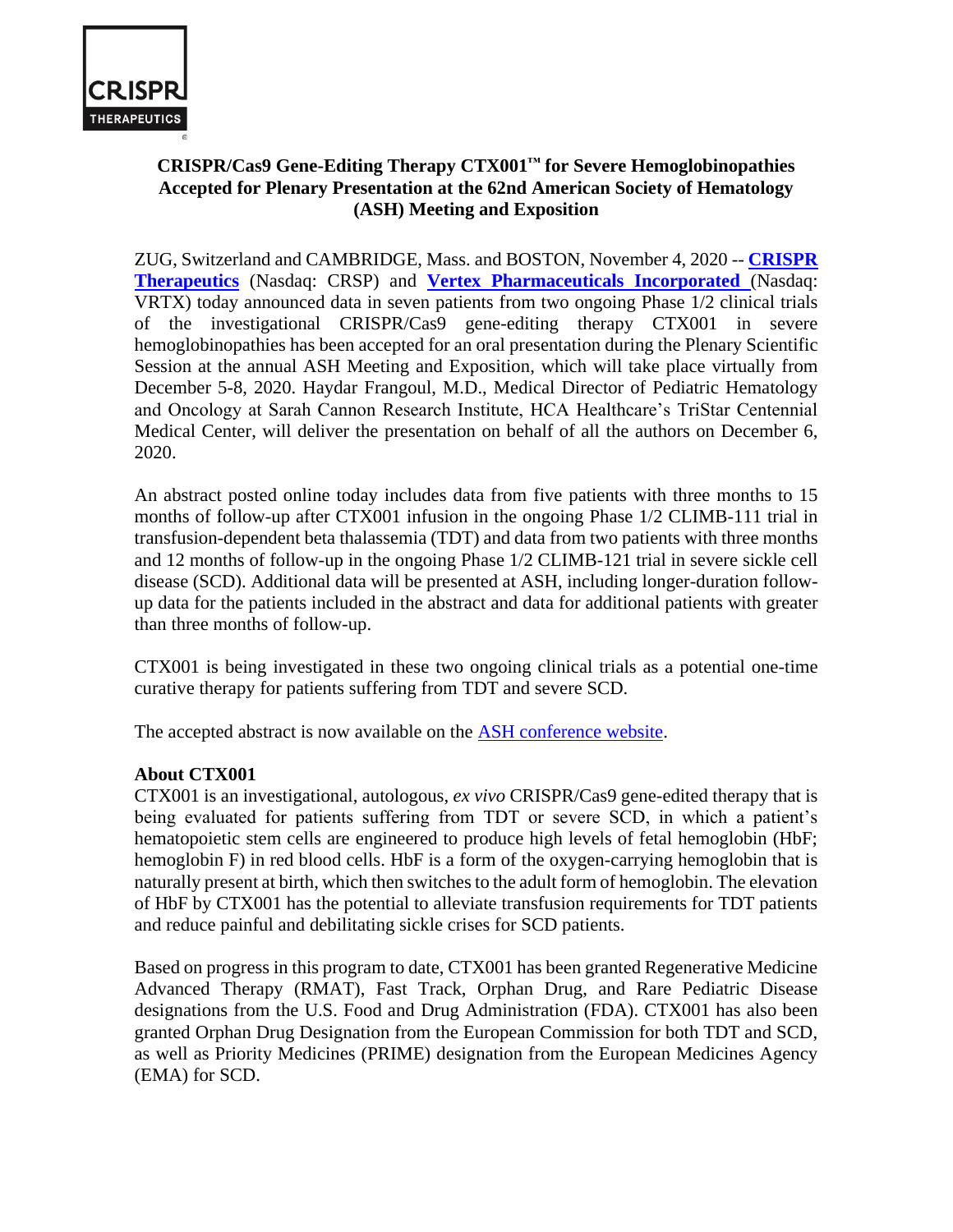CTX001 is being developed under a co-development and co-commercialization agreement between CRISPR Therapeutics and Vertex. Among gene-editing approaches being investigated/evaluated for TDT and SCD, CTX001 is the furthest advanced in clinical development.

# **About CLIMB-111**

The ongoing Phase 1/2 open-label trial, CLIMB-Thal-111, is designed to assess the safety and efficacy of a single dose of CTX001 in patients ages 12 to 35 with TDT. The trial will enroll up to 45 patients and follow patients for approximately two years after infusion. Each patient will be asked to participate in a long-term follow-up trial.

# **About CLIMB-121**

The ongoing Phase 1/2 open-label trial, CLIMB-SCD-121, is designed to assess the safety and efficacy of a single dose of CTX001 in patients ages 12 to 35 with severe SCD. The trial will enroll up to 45 patients and follow patients for approximately two years after infusion. Each patient will be asked to participate in a long-term follow-up trial.

# **About the Gene-Editing Process in These Trials**

Patients who enroll in these trials will have their own hematopoietic stem and progenitor cells collected from peripheral blood. The patient's cells will be edited using the CRISPR/Cas9 technology. The edited cells, CTX001, will then be infused back into the patient as part of a stem cell transplant, a process which involves, among other things, a patient being treated with myeloablative busulfan conditioning. Patients undergoing stem cell transplants may also encounter side effects (ranging from mild to severe) that are unrelated to the administration of CTX001. Patients will initially be monitored to determine when the edited cells begin to produce mature blood cells, a process known as engraftment. After engraftment, patients will continue to be monitored to track the impact of CTX001 on multiple measures of disease and for safety.

### **About the CRISPR-Vertex Collaboration**

CRISPR Therapeutics and Vertex entered into a strategic research collaboration in 2015 focused on the use of CRISPR/Cas9 to discover and develop potential new treatments aimed at the underlying genetic causes of human disease. CTX001 represents the first potential treatment to emerge from the joint research program. CRISPR Therapeutics and Vertex will jointly develop and commercialize CTX001 and equally share all research and development costs and profits worldwide.

### **About CRISPR Therapeutics**

CRISPR Therapeutics is a leading gene editing company focused on developing transformative gene-based medicines for serious diseases using its proprietary CRISPR/Cas9 platform. CRISPR/Cas9 is a revolutionary gene editing technology that allows for precise, directed changes to genomic DNA. CRISPR Therapeutics has established a portfolio of therapeutic programs across a broad range of disease areas including hemoglobinopathies, oncology, regenerative medicine and rare diseases. To accelerate and expand its efforts, CRISPR Therapeutics has established strategic collaborations with leading companies including Bayer, Vertex Pharmaceuticals and ViaCyte, Inc. CRISPR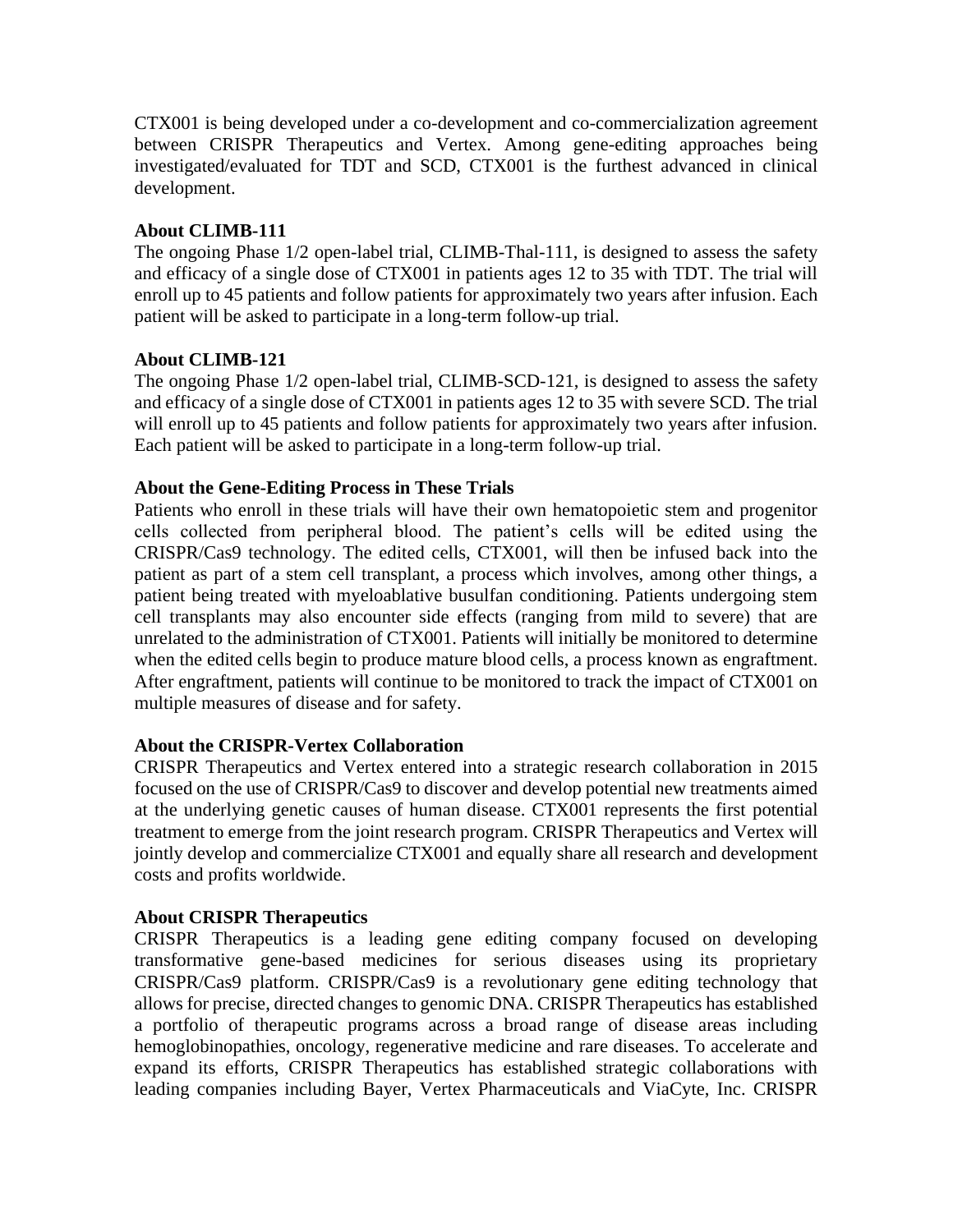Therapeutics AG is headquartered in Zug, Switzerland, with its wholly-owned U.S. subsidiary, CRISPR Therapeutics, Inc., and R&D operations based in Cambridge, Massachusetts, and business offices in San Francisco, California and London, United Kingdom. For more information, please visit [www.crisprtx.com.](https://vrtxpharma-my.sharepoint.com/personal/celeste_vrtx_com/Documents/Personal%20Drive/Heme/www.crisprtx.com)

### **CRISPR Therapeutics Forward-Looking Statement**

This press release may contain a number of "forward-looking statements" within the meaning of the Private Securities Litigation Reform Act of 1995, as amended, as well as statements regarding CRISPR Therapeutics' expectations about any or all of the following: (i) the status of clinical trials (including, without limitation, the expected timing of data releases) related to product candidates under development by CRISPR Therapeutics and its collaborators, including expectations regarding the data and plans to present data at the annual ASH meeting and exposition; (ii) the expected benefits of CRISPR Therapeutics' collaborations; and (iii) the therapeutic value, development, and commercial potential of CRISPR/Cas9 gene editing technologies and therapies. Without limiting the foregoing, the words "believes," "anticipates," "plans," "expects" and similar expressions are intended to identify forward-looking statements. You are cautioned that forward-looking statements are inherently uncertain. Although CRISPR Therapeutics believes that such statements are based on reasonable assumptions within the bounds of its knowledge of its business and operations, forward-looking statements are neither promises nor guarantees and they are necessarily subject to a high degree of uncertainty and risk. Actual performance and results may differ materially from those projected or suggested in the forward-looking statements due to various risks and uncertainties. These risks and uncertainties include, among others: the potential for initial and preliminary data from any clinical trial and initial data from a limited number of patients (as is the case with CTX001 at this time) not to be indicative of final trial results; the potential that CTX001 clinical trial results may not be favorable; the potential impacts due to the coronavirus pandemic, such as the timing and progress of clinical trials; that future competitive or other market factors may adversely affect the commercial potential for CTX001; uncertainties regarding the intellectual property protection for CRISPR Therapeutics' technology and intellectual property belonging to third parties, and the outcome of proceedings (such as an interference, an opposition or a similar proceeding) involving all or any portion of such intellectual property; and those risks and uncertainties described under the heading "Risk Factors" in CRISPR Therapeutics' most recent annual report on Form 10-K, quarterly report on Form 10-Q, and in any other subsequent filings made by CRISPR Therapeutics with the U.S. Securities and Exchange Commission, which are available on the SEC's website at www.sec.gov. Existing and prospective investors are cautioned not to place undue reliance on these forward-looking statements, which speak only as of the date they are made. CRISPR Therapeutics disclaims any obligation or undertaking to update or revise any forward-looking statements contained in this press release, other than to the extent required by law.

CRISPR THERAPEUTICS® word mark and design logo and CTX001™ are trademarks and registered trademarks of CRISPR Therapeutics AG. All other trademarks and registered trademarks are the property of their respective owners.

#### **About Vertex**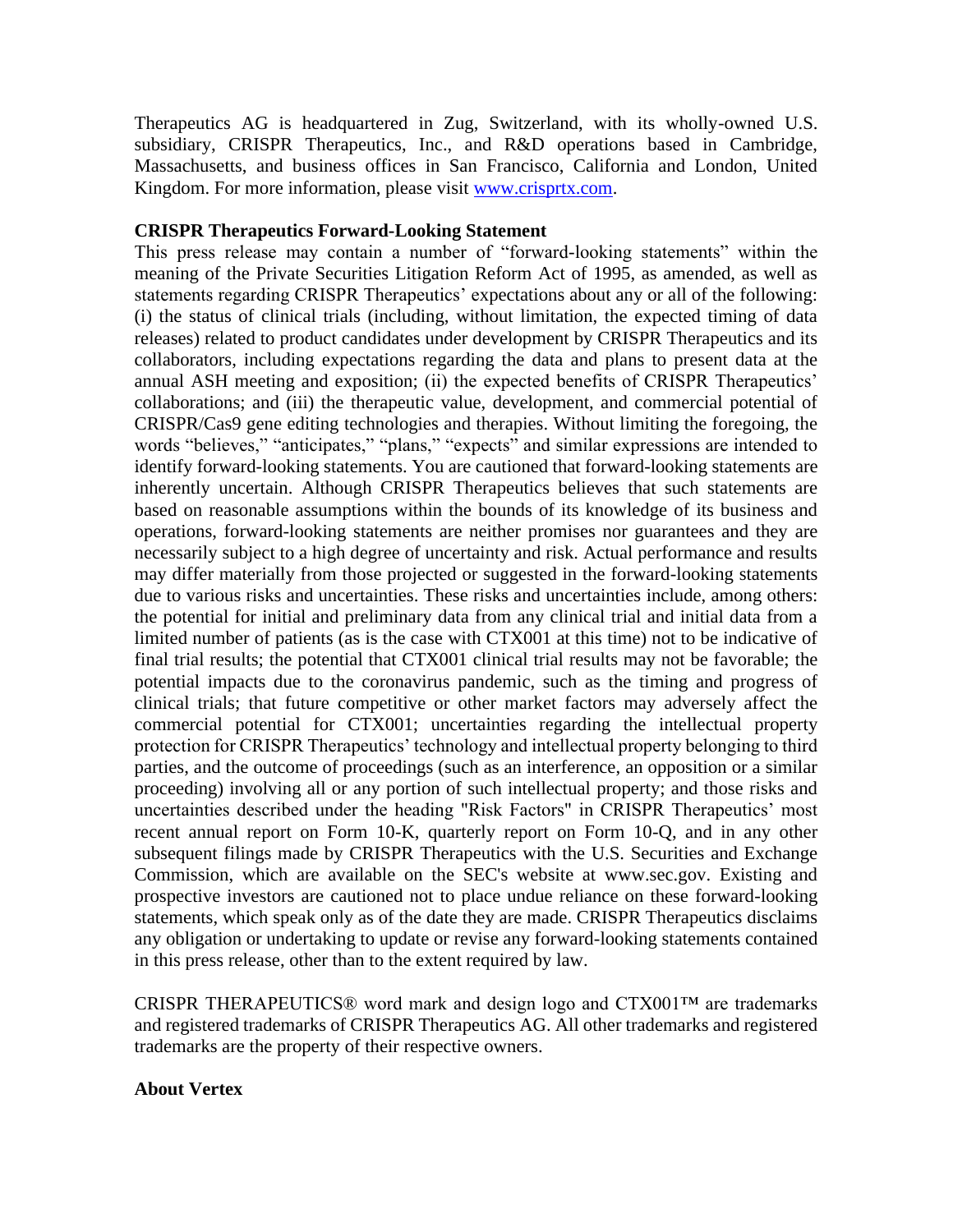Vertex is a global biotechnology company that invests in scientific innovation to create transformative medicines for people with serious diseases. The company has multiple approved medicines that treat the underlying cause of cystic fibrosis  $(CF)$  — a rare, lifethreatening genetic disease — and has several ongoing clinical and research programs in CF. Beyond CF, Vertex has a robust pipeline of investigational small molecule medicines in other serious diseases where it has deep insight into causal human biology, including pain, alpha-1 antitrypsin deficiency and APOL1-mediated kidney diseases. In addition, Vertex has a rapidly expanding pipeline of genetic and cell therapies for diseases such as sickle cell disease, beta thalassemia, Duchenne muscular dystrophy and type 1 diabetes mellitus.

Founded in 1989 in Cambridge, Mass., Vertex's global headquarters is now located in Boston's Innovation District and its international headquarters is in London. Additionally, the company has research and development sites and commercial offices in North America, Europe, Australia and Latin America. Vertex is consistently recognized as one of the industry's top places to work, including 11 consecutive years on Science magazine's Top Employers list and a best place to work for LGBTQ equality by the Human Rights Campaign. For company updates and to learn more about Vertex's history of innovation, visit www.vrtx.com or follow us on Facebook, Twitter, LinkedIn, YouTube and Instagram.

#### **Vertex Special Note Regarding Forward-Looking Statements**

This press release contains forward-looking statements as defined in the Private Securities Litigation Reform Act of 1995, including, without limitation, statements regarding the expectations and plans to present data at the annual ASH meeting and exposition, the development, including expected timeline for development, and potential benefits of CTX001, our plans and expectations for our clinical trials and clinical trial sites, and the status of our clinical trials of our product candidates under development by us and our collaborators, including activities at the clinical trial sites and potential outcomes. While Vertex believes the forward-looking statements contained in this press release are accurate, these forward-looking statements represent the company's beliefs only as of the date of this press release and there are a number of risks and uncertainties that could cause actual events or results to differ materially from those expressed or implied by such forward-looking statements. Those risks and uncertainties include, among other things, that data from the company's development programs, including its programs with its collaborators, may not support registration or further development of its compounds due to safety, efficacy or other reasons, and other risks listed under Risk Factors in Vertex's most recent annual report and subsequent quarterly reports filed with the Securities and Exchange Commission and available through the company's website at www.vrtx.com. You should not place undue reliance on these statements or the scientific data presented. Vertex disclaims any obligation to update the information contained in this press release as new information becomes available.

(VRTX-GEN)

#### **CRISPR Therapeutics Investor Contact:**

Susan Kim, +1 617-307-7503 susan.kim@crisprtx.com